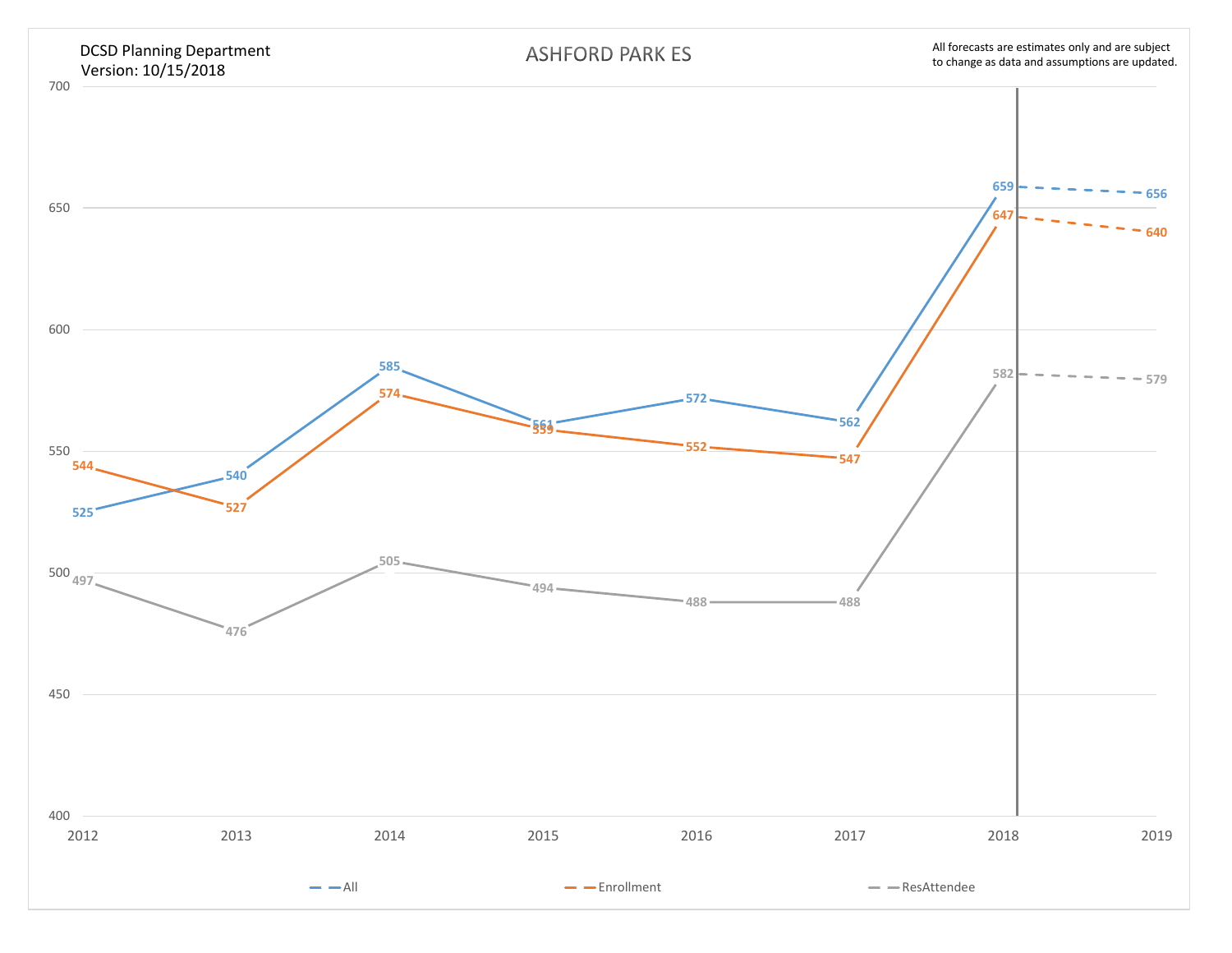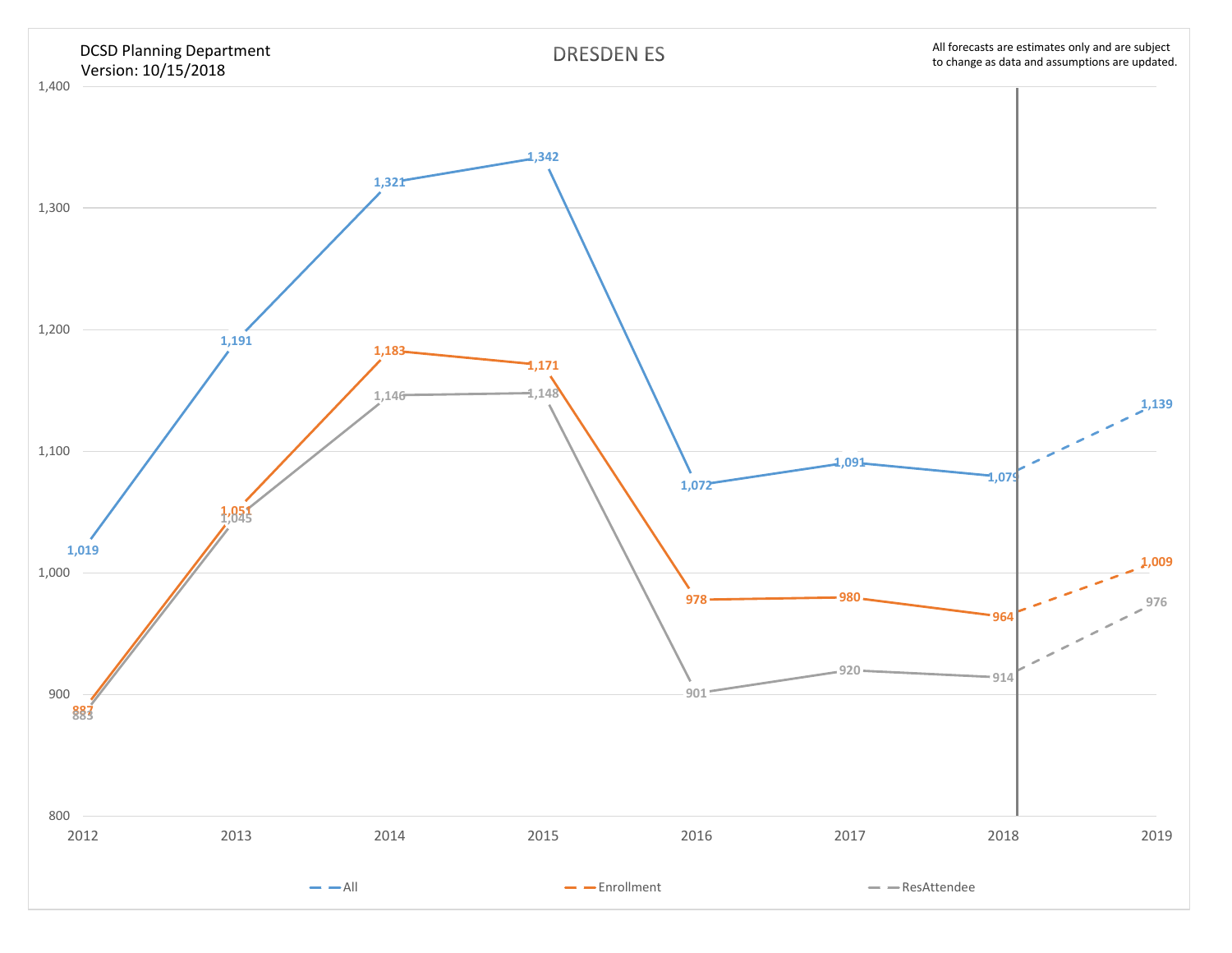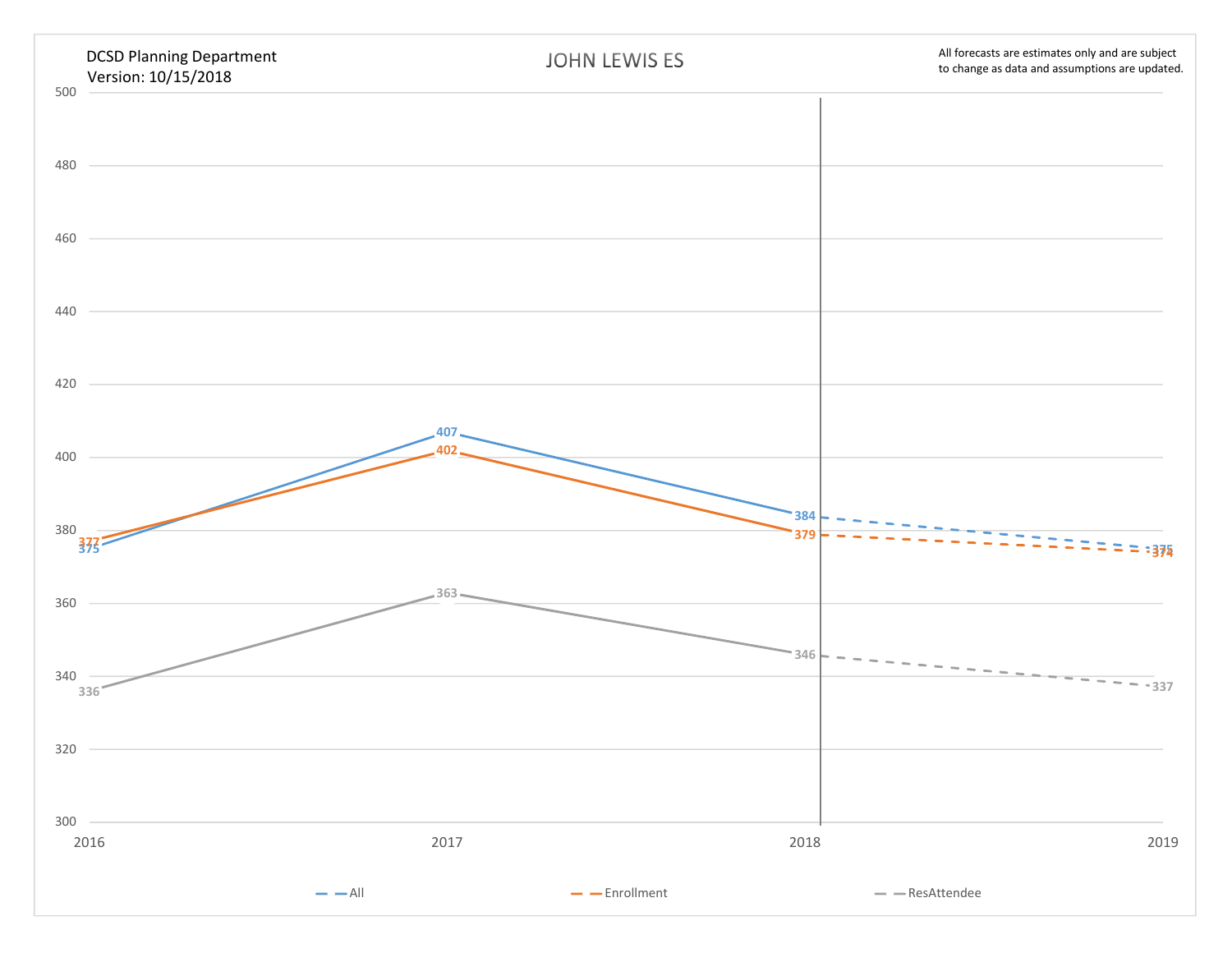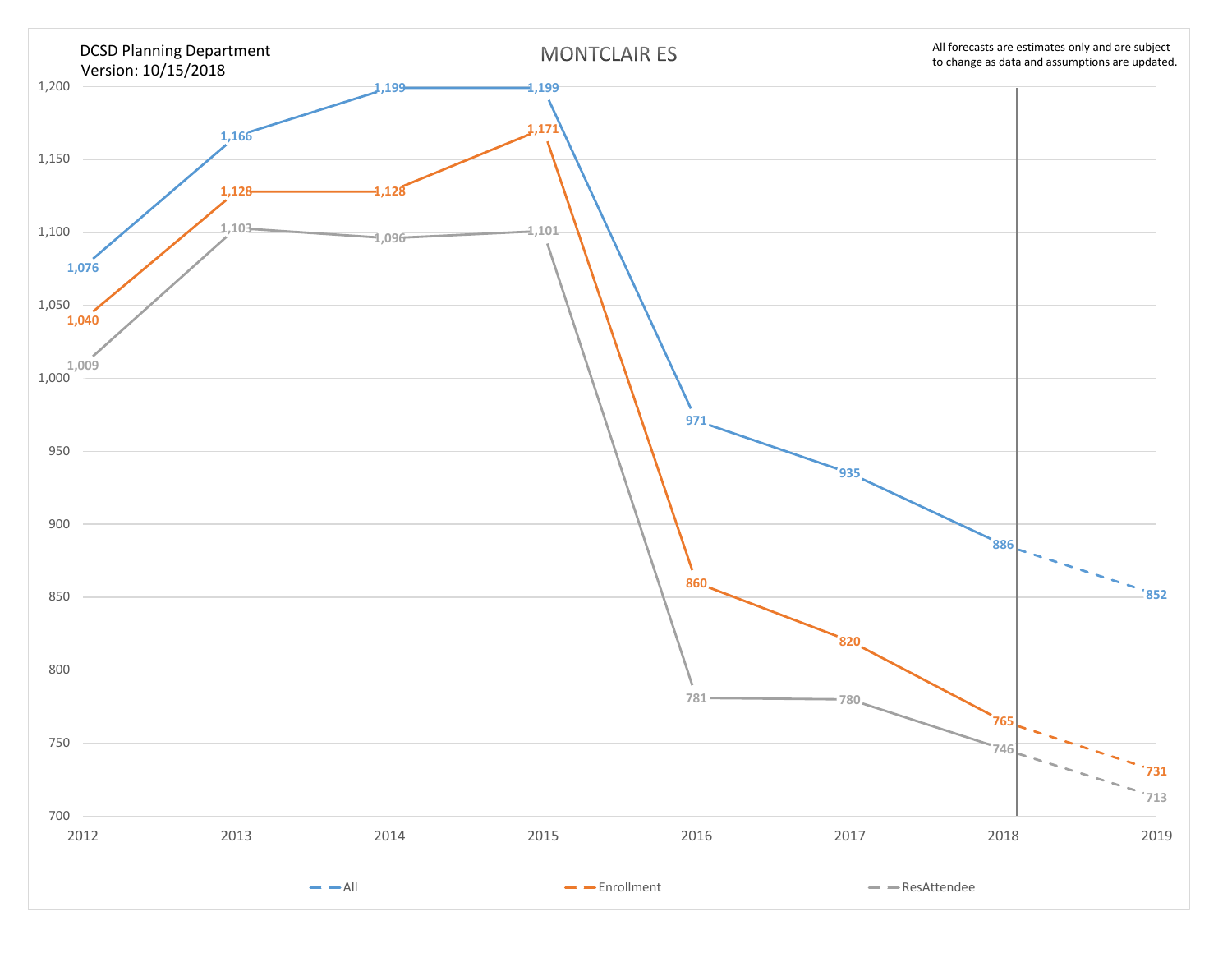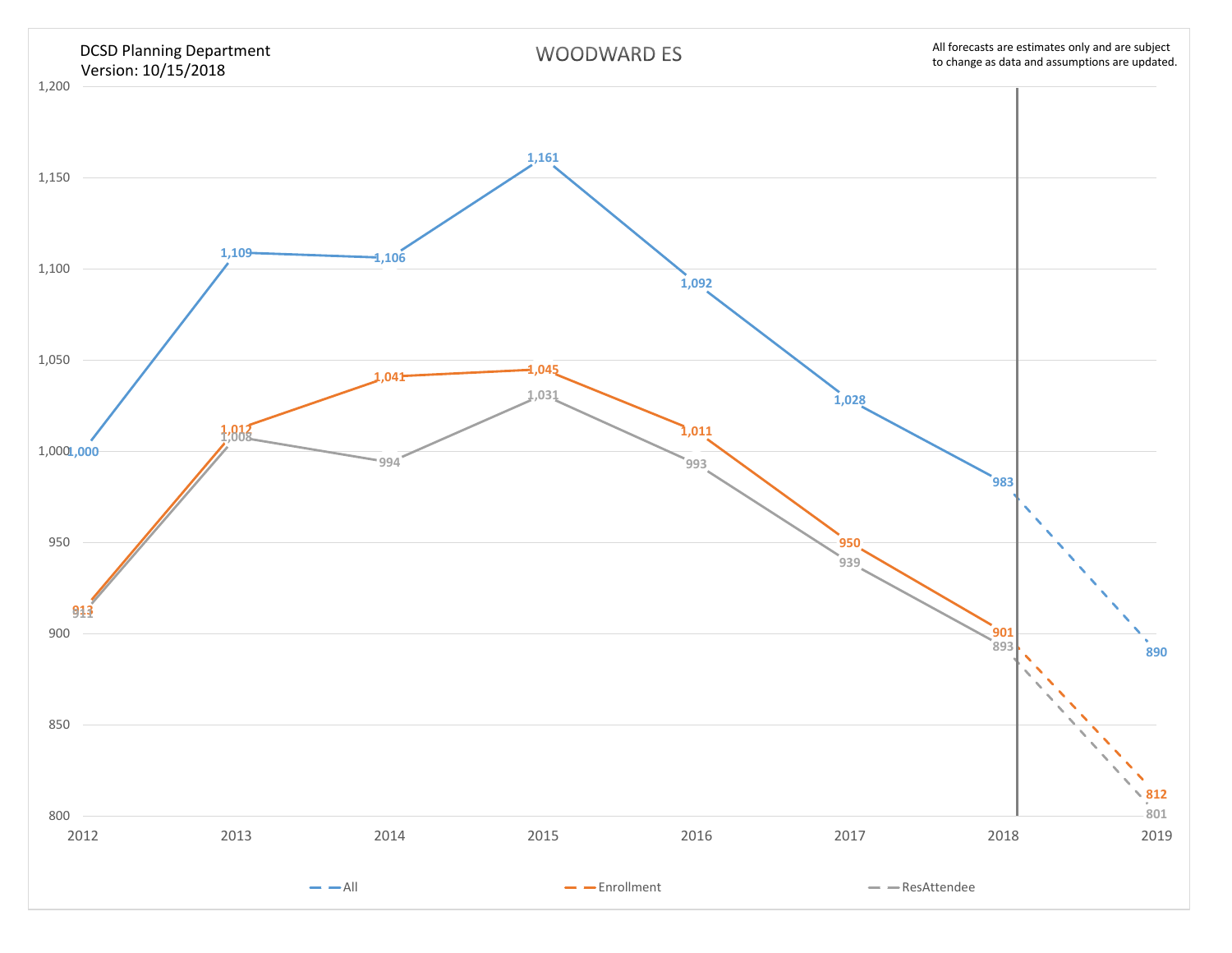![](_page_5_Figure_0.jpeg)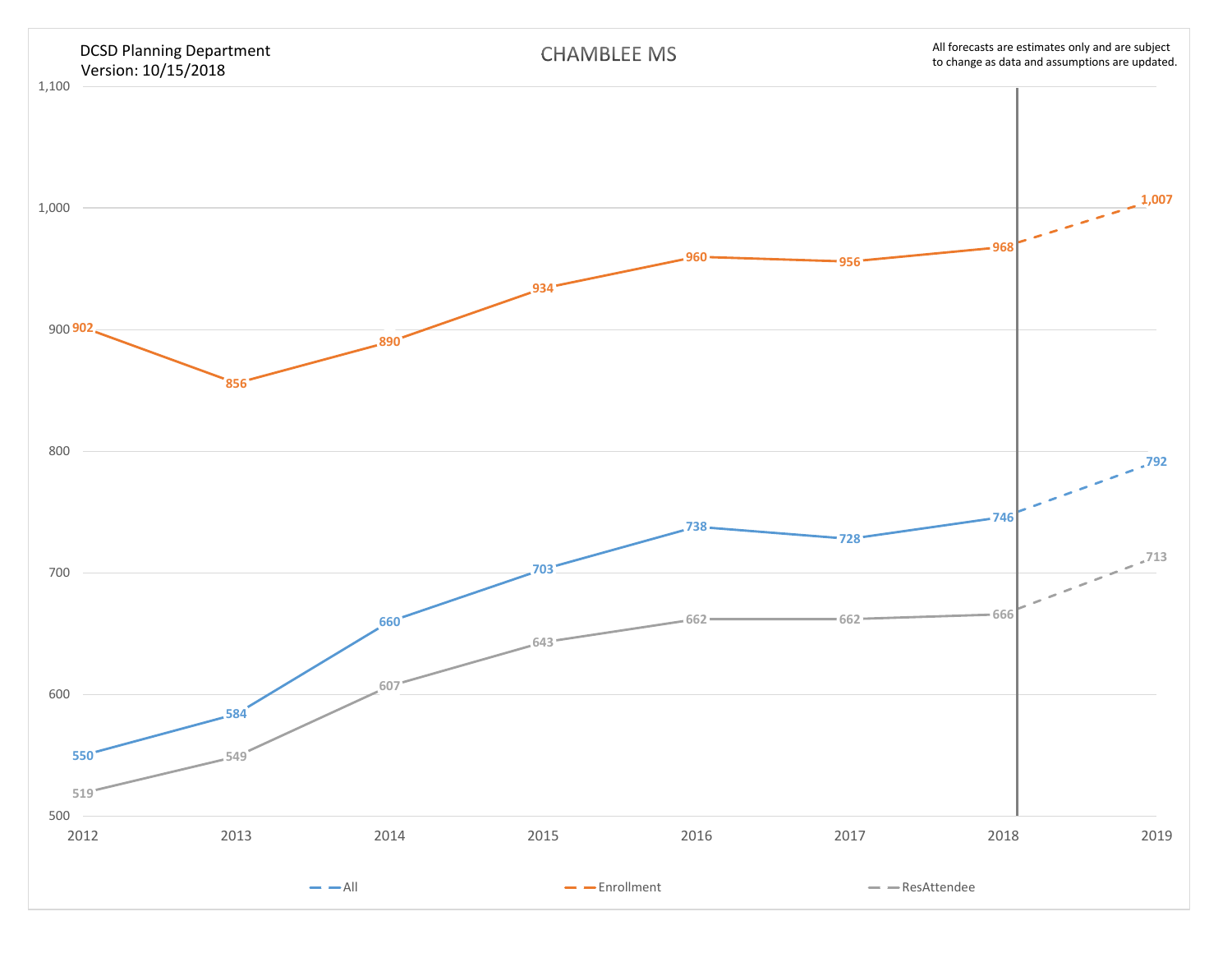![](_page_6_Figure_0.jpeg)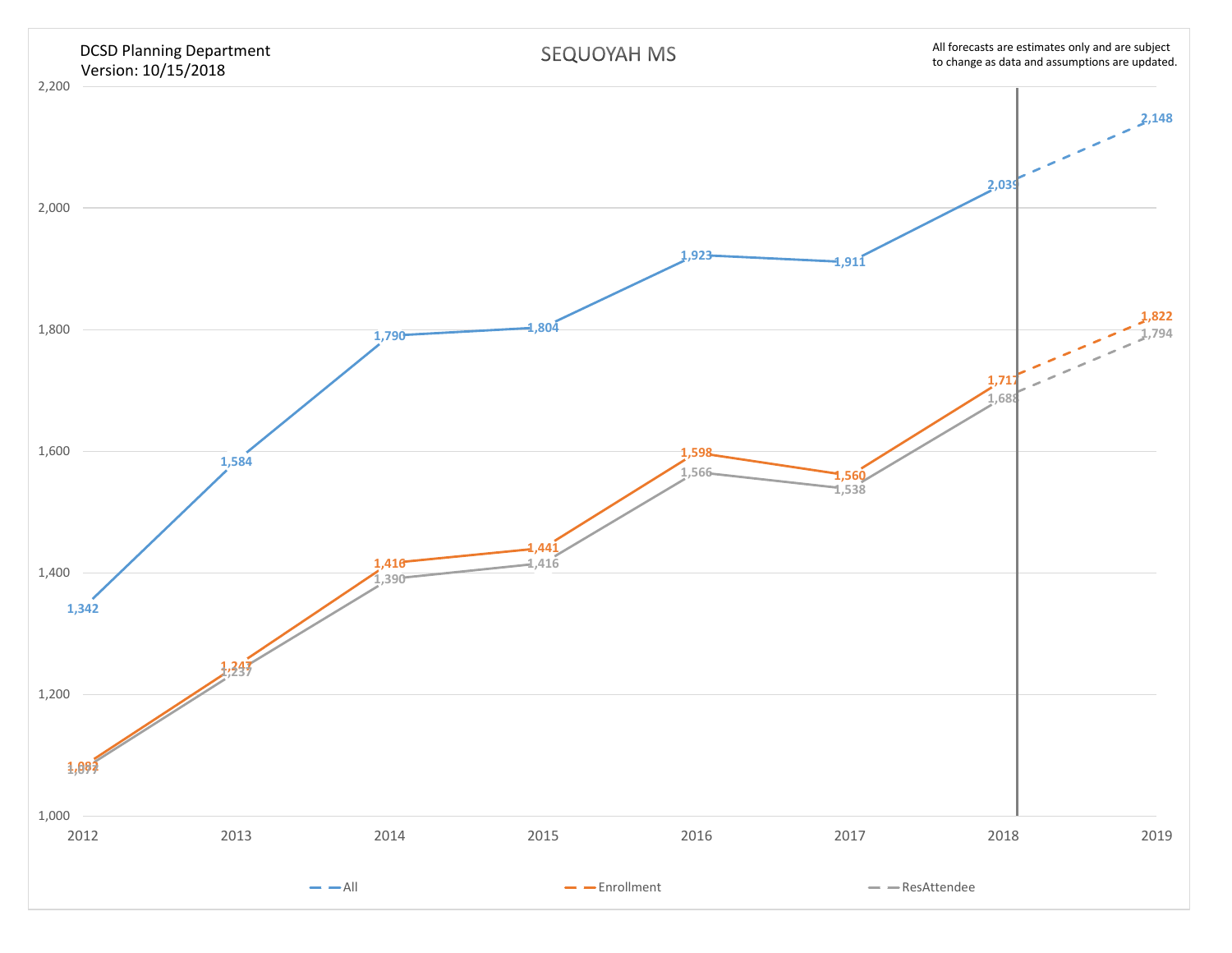![](_page_7_Figure_0.jpeg)